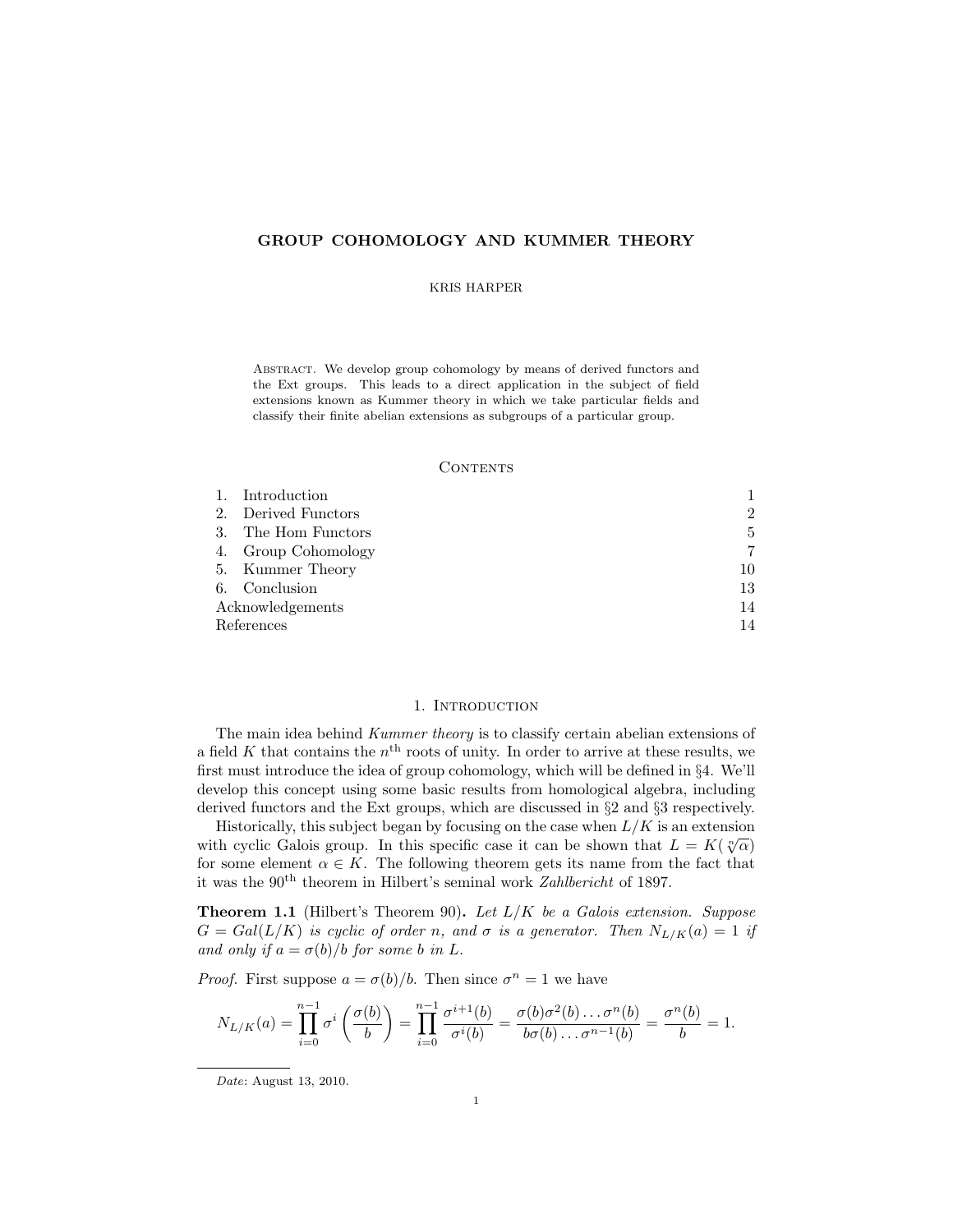Conversely, suppose  $N_{L/K}(a) = \prod_{i=0}^{n-1} \sigma^i(a) = 1$ . Consider

$$
\lambda(c) = \sum_{i=0}^{n-1} \left( \prod_{j=0}^{i} \sigma^{j}(a) \right) \sigma^{i}(c).
$$

Note that the term with  $i = n - 1$  reduces to  $\sigma^{n-1}(c)$  by assumption. Lemma 5.1 will show there exists  $c \in L$  such that  $\lambda(c) \neq 0$ . Let  $b = \lambda(c)$ . Now note that

$$
\sigma(b) = \sigma(\lambda(c)) = \sum_{i=0}^{n-1} \left( \prod_{j=0}^{i} \sigma^{j+1}(a) \right) \sigma^{i+1}(c)
$$

$$
= a^{-1}(b - ac) + \sigma^{n}(c)
$$

$$
= a^{-1}(b - ac) + c
$$

$$
= ba^{-1}.
$$

Thus  $a = b/\sigma(b)$ . But  $N_{L/K}(a) = 1 = N_{L/K}(a^{-1})$  so we could have just as well started with  $a^{-1}$  and shown  $a = \sigma(b)/b$ .

We will eventually prove a stronger statement of this theorem in §5. Our overall goal and the goal of Kummer theory in general is to generalize beyond the case where the Galois group is cyclic.

Within this paper we will chiefly be dealing with modules over rings. To that end, whenever a category is mentioned, it should be assumed that it is a category of modules. Among other things, this ensures us that for each object A there is projective object P and an epimorphism  $P \to A$  as well as an injective object I and a monomorphism  $I \rightarrow A$ .

Additionally, we will often be dealing with fields  $K$  which contain the  $n<sup>th</sup>$  roots of unity. In all of these cases, if the characteristic of  $K$  is nonzero then it should be assumed that the characteristic does not divide n.

#### 2. Derived Functors

We recall the notion of a chain complex and the homology groups of such. Chain and cochain complexes will be denoted by boldface type as C. The homology and cohomology groups of these complexes will be denoted as  $H_i(\mathbf{C})$  and  $H^i(\mathbf{C})$ respectively.

For the purposes of background information we will state an important theorem of homological algebra which will be used in the proof of Lemma 2.2. A proof can be found in [4] pp. 35-36.

**Theorem 2.1.** Let  $P$  be a projective resolution of an object A in a category A and let  $f' : A \to B$  be a morphism of objects in A. Then for each resolution Q of B there is a chain map  $f : \mathbf{P} \to \mathbf{Q}$  lifting f'. The chain map f is unique up to homotopy.

**Lemma 2.2.** Let  $P$  and  $Q$  be projective resolutions of some object A in a category A. Then there is a canonical isomorphism  $H_i(F(\mathbf{P})) \to H_i(F(\mathbf{Q}))$ .

*Proof.* Since **P** and **Q** are projective resolutions, Theorem 2.1 gives a chain map  $f$ which lifts the identity map on A. This gives the induced map  $f_* : H_i(F(\mathbf{P})) \to$  $H_i(F(Q))$ . Furthermore, any other such map must be chain homotopic to f and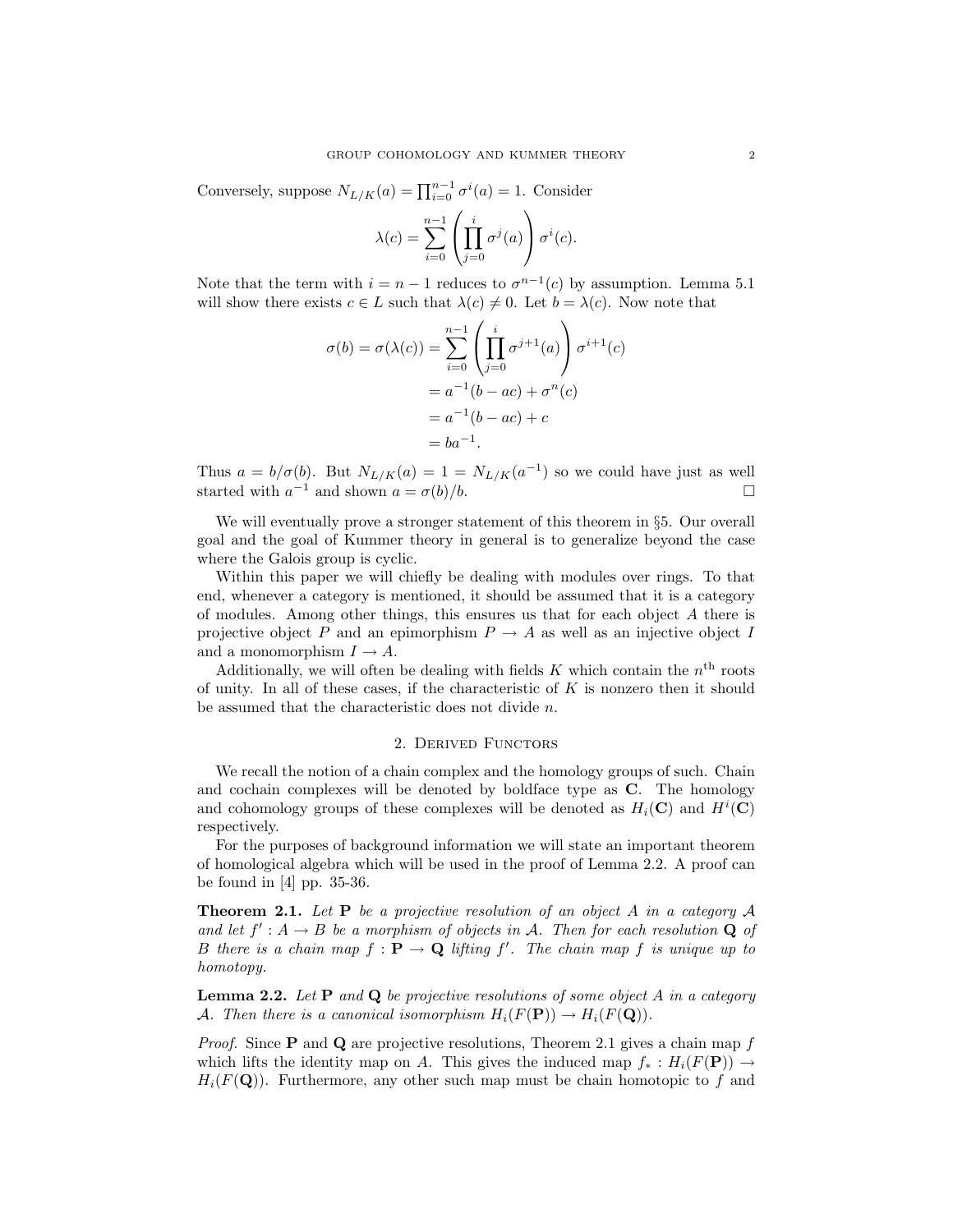thus have the same induced map  $f_*$ . This shows that  $f_*$  is indeed canonical. Note also we have a map  $g: \mathbf{Q} \to \mathbf{P}$  so that  $g_* : H_i(F(\mathbf{Q})) \to H_i(F(\mathbf{P}))$ . We know the identity map on  $P$  and  $gf$  are both chain maps that lift the identity on A and are therefore homotopic as chain maps. Using the fact that  $g_* f_* = (gf)_*$  we see  $g_*f_*$  is the identity on  $H_i(F(\mathbf{P}))$ . A similar argument shows  $f_*g_*$  is the identity on  $H_i(F(\mathbf{Q}))$  so that  $f_*$  is an isomorphism.

**Definition 2.3.** Let  $F : \mathcal{A} \to \mathcal{B}$  be a right exact functor. Let A be an object of A and let **P** be a projective resolution of A. Then for each  $i \geq 0$  we define

$$
L_iF(A) = H_i(F(\mathbf{P})).
$$

The functors  $L_i$  are called the *left derived functors of* F and their collection will be known as a left derived series for F.

Note that since we've required  $F$  to be a right exact functor in the previous definition, the sequence  $F(P_1) \to F(P_0) \to F(A) \to 0$  is exact. This means we always have  $L_0F(A) \cong F(A)$ . Furthermore, in light of Lemma 2.2 we know the functors  $L_i$  are independent of the choice of projective resolution for A.

One of the most fundamental results of homology theory is the long exact sequence of homology groups: given a short exact sequence of chain complexes, we get a long exact sequence of homology groups with well-defined connecting homomorphisms. Since left derived functors give chain complexes, we may expect a similar result given a short exact sequence. The following theorem will construct a long exact sequence of the left derived functors.

**Theorem 2.4.** Let  $F: A \rightarrow B$  be an additive functor and let

$$
0 \longrightarrow A \xrightarrow{\varphi} B \xrightarrow{\psi} C \longrightarrow 0
$$

be a short exact sequence. Then for each i there exists a connecting homomorphism  $\delta_i: L_iF(C) \to L_{i-1}F(A)$  so that

$$
\cdots \longrightarrow L_i F(A) \xrightarrow{\varphi_*} L_i F(B) \xrightarrow{\psi_*} L_i F(C) \xrightarrow{\delta_i} L_{i-1} F(A) \longrightarrow \cdots
$$
  

$$
\cdots \longrightarrow L_1 F(C) \xrightarrow{\delta_1} L_0 F(A) \xrightarrow{\varphi_*} L_0 F(B) \xrightarrow{\psi_*} L_0 F(C) \longrightarrow 0
$$

is a long exact sequence.

*Proof.* Let  $P_0$  and  $R_0$  be projective modules with surjective maps  $f_0: P_0 \to A$  and  $h_0: R_0 \to C$ . We then have the diagram



where we know the map  $\eta: R_0 \to B$  exists since  $R_0$  is projective. We can form the projective module  $Q_0 = P_0 \oplus R_0$  and a map  $g_0 : Q_0 \to B$  defined component-wise. The first component of  $g_0$  is  $\varphi f_0 : P_0 \to B$  and the second component is given by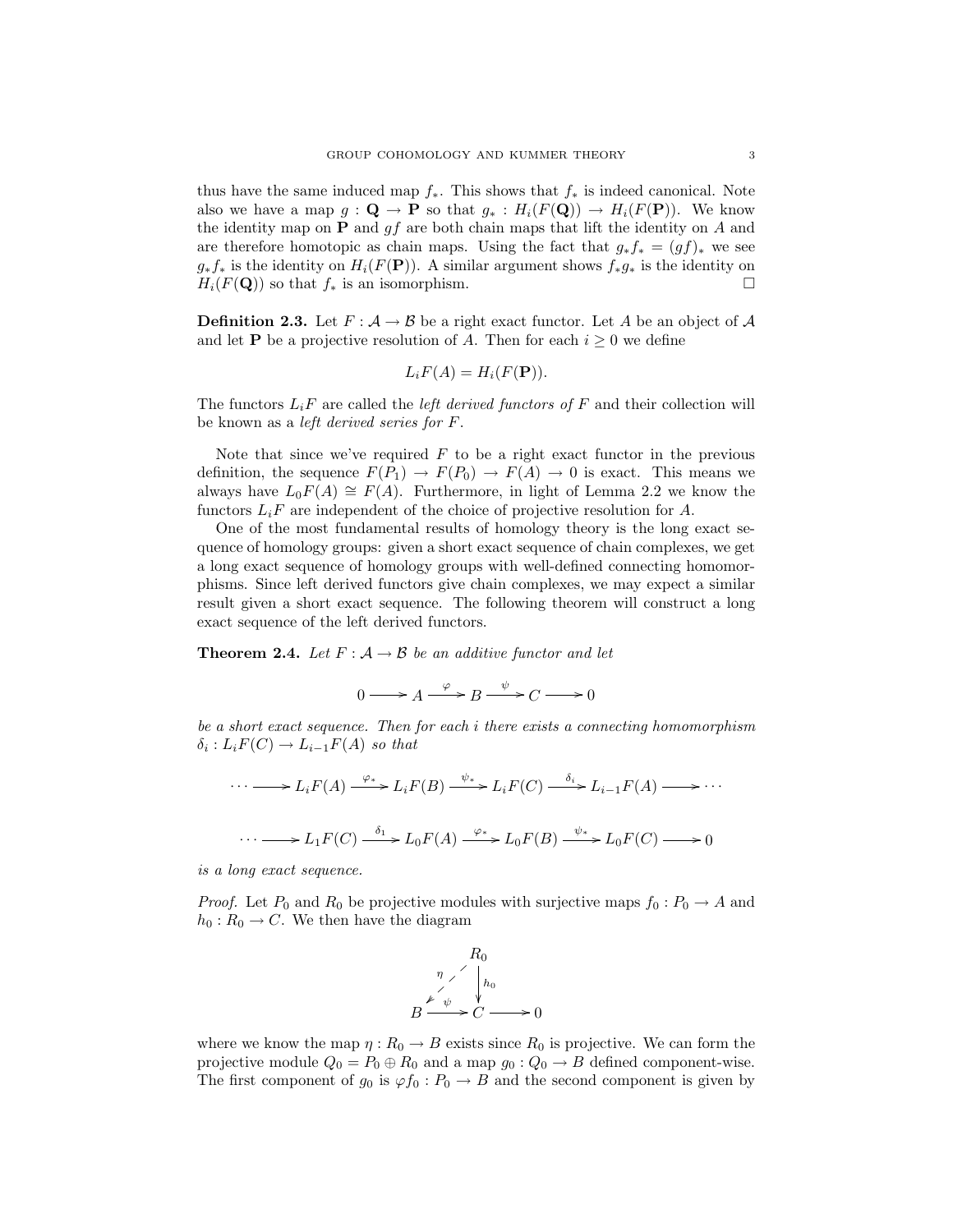$\eta$ . This gives the following commutative diagram



which has exact rows.

Let  $P_1$  be a projective module with a surjection  $P_1 \rightarrow \text{ker } f_0$ . Note that we have an inclusion ker  $f_0 \rightarrow P_0$ , so we can define the map  $f_1$  as the composite  $P_1 \rightarrow \text{ker } f_0 \rightarrow P_0$ . Inductively, given ker  $f_n$ , let  $P_{n+1}$  be a projective module surjecting onto it and let  $f_{n+1}$  be the composite  $P_{n+1} \to \text{ker } f_n \to P_n$ . Hence, we have the diagram



giving a projective resolution  $P$  of A. We can use the same process to construct a projective resolution **R** for C. Then form  $Q_i = P_i \oplus R_i$  for each i and define  $g_i$ component-wise in the same way we defined  $g_0$ . This gives a projective resolution Q for B. All this gives a short exact sequence of chain complexes

 $0 \longrightarrow P \longrightarrow Q \longrightarrow R \longrightarrow 0.$ 

Since F is an additive functor and  $Q_i = P_i \oplus R_i$  for each i, we also know

$$
0 \longrightarrow F(\mathbf{P}) \longrightarrow F(\mathbf{Q}) \longrightarrow F(\mathbf{R}) \longrightarrow 0.
$$

is a short exact sequence. Now we can use the connecting homomorphism of homology to get a map  $\delta_i: H_i(F(\mathbf{R})) \to H_{i-1}(F(\mathbf{P}))$ . We also use the long exact sequence of homology to get the desired long exact sequence. Note that by Lemma 2.2 the maps  $\delta_i$  do not depend on the projective resolutions and only depend on the original short exact sequence.  $\hfill \square$ 

It should be noted that Theorem 2.4 shows that  $L_i$  is a functor from the category of short exact sequences to the category of long exact sequences.

There is an obvious complement to left derived functors. Namely, if we take an object, make an injective resolution and apply a functor, this results in a cochain complex instead of a chain complex. We can then begin to discuss cohomology groups. Definition 2.5 will make this comparison formal.

**Definition 2.5.** Let  $F : A \to B$  be a left exact functor between abelian categories. Let A be an object of  $A$  and let I be an injective resolution of A. Then for each  $i\geq 0$  we define

$$
R^i F(A) = H^i(F(\mathbf{I})).
$$

The functors  $R^iF$  are called the *right derived functors of* F and their collection will be known as a right derived series for F.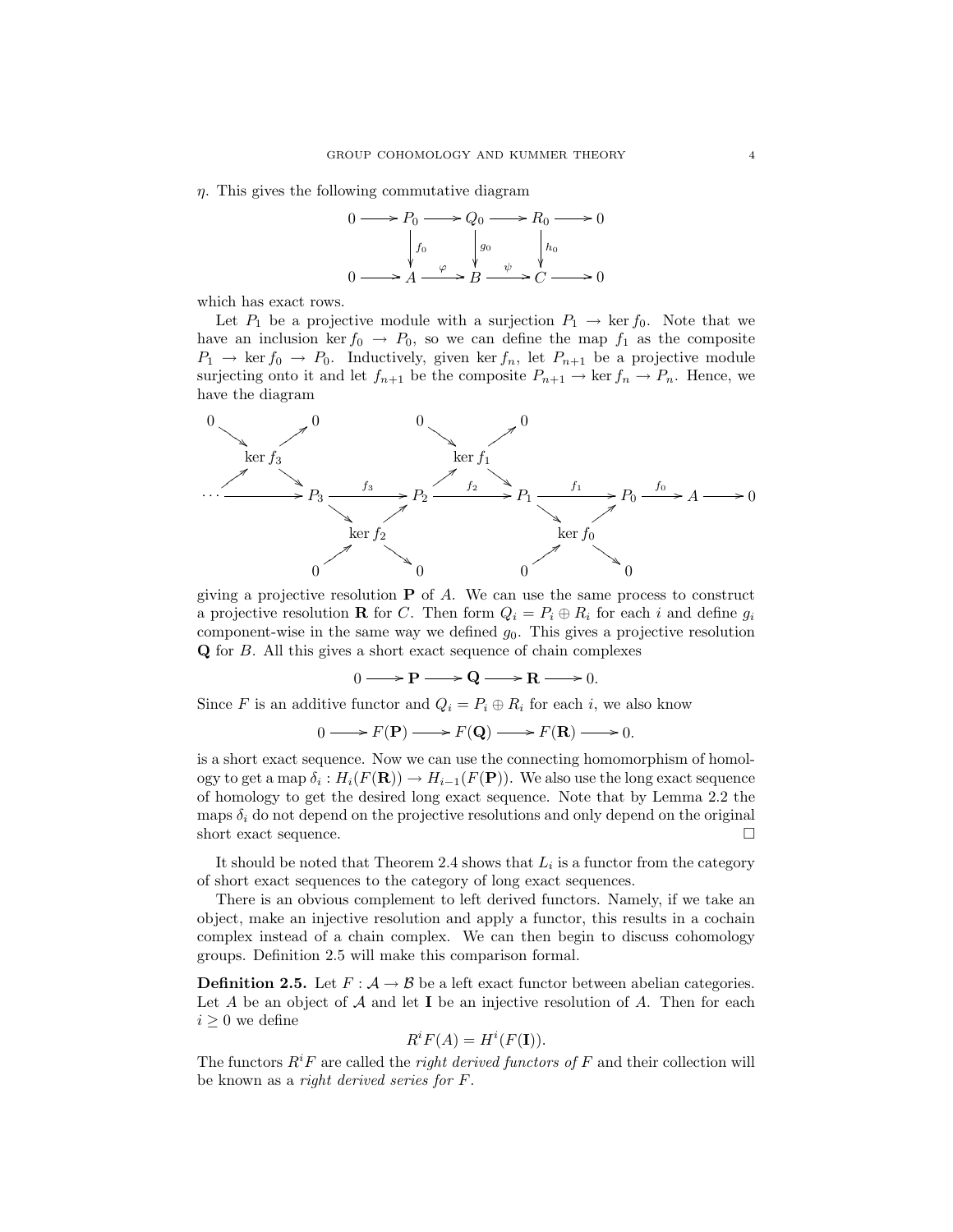In an analog to the functors  $L_iF$ , note that since we've required F to be left exact, we get the exact sequence  $0 \to F(A) \to F(I^0) \to F(I^1)$ . We then have  $R^0F(A) \cong F(A)$  for each object A.

Consider the opposite categories  $\mathcal{A}^{op}$  and  $\mathcal{B}^{op}$  with each morphism reversed. It is immediate that if F is a left exact functor then  $F^{op}$  :  $\mathcal{A}^{op} \to \mathcal{B}^{op}$  is a right exact functor. Then using Definition 2.3 we have a left derived series  $L_i F^{op}$ . Furthermore, an injective resolution I in A is a projective resolution in  $\mathcal{A}^{op}$  so that  $R^i F(A) =$  $(L_i F^{op})^{op}(A)$ . In particular, we have corresponding results to Lemma 2.2 and Theorem 2.4 for the functors  $R^i F$ .

### 3. The Hom Functors

Now we are in a position to begin using derived functors in specific contexts. We'll start with the Hom functors. Let  $R$  be a ring and  $A$  an  $R$ -module. Recall that  $\text{Hom}_R(A, -)(B)$  is the group of all R-module homomorphisms from A to B. Thus  $\text{Hom}_R(A, -)$  is a covariant functor from the category of R-modules to itself. Furthermore, this functor is left exact, and is exact if and only if A is a projective module.

**Definition 3.1.** Let R be a ring and A an R-module. We define the Ext groups as the right derived series for  $\text{Hom}_R(A, -)$ . Namely,

$$
Ext_R^i(A, B) = R^i \text{Hom}_R(A, -)(B).
$$

Note that we have  $\text{Ext}_{R}^{0}(A, B) = \text{Hom}_{R}(A, B).$ 

Recall now that, given a ring  $R$  and an  $R$ -module  $B$ , we also have the contravariant functor  $\text{Hom}_R(-, B)$  and that this is a left exact functor as well. In this case the functor is exact if and only if  $B$  is an injective module. Note that we obviously have  $R^{i}$ Hom $_{R}(A, -)(B) = R^{i}$ Hom $_{R}(-, B)(A)$  when  $i = 0$ . We may then wish for some correspondence between the two groups for higher values of  $i$ . The next theorem will show that there is indeed a natural equivalence between them for each  $i$ .

**Theorem 3.2.** Let A and B be R-modules. Define  $F^{i}(A, B) = R^{i}Hom_{R}(A, -)(B)$ and  $G^{i}(A, B) = R^{i}Hom_{R}(-, B)(A)$ . Then there is a natural isomorphism between  $F^{i}(-,-)$  and  $G^{i}(-,-)$ .

*Proof.* We will use induction to define natural equivalences  $\Psi^i : F^i(-,-) \rightarrow$  $G^{i}(-,-)$ . In the case  $i=0$  we may take  $\Psi$  to be the identity map since by definition  $F^0(A, B) = \text{Hom}_R(A, B) = G^0(A, B)$ . Now let  $0 \longrightarrow B \longrightarrow I \longrightarrow^{\varphi} C \longrightarrow 0$ be a short exact sequence of R-modules with I injective. Recall that  $\text{Hom}_R(-, I)$  is an exact functor so we have  $F^{i}(A, I) = 0 = G^{i}(A, I)$  for  $i \ge 1$  and each R-module A.

Now by Theorem 2.4 we have long exact sequences corresponding to  $F^{i}(A, -)$ and  $G^{i}(A, -)$ . Since  $F^{i}(A, I) = 0 = G^{i}(A, I)$  for each  $i \geq 1$ , we know the connecting homomorphisms  $\delta_i$  and  $\delta'_i$  are all surjective. This gives the following diagram

$$
\text{Hom}_R(A, I) \xrightarrow{\psi_*} \text{Hom}_R(A, C) \xrightarrow{\delta_1} F^1(A, B) \longrightarrow 0
$$
\n
$$
\parallel \qquad \qquad \parallel \qquad \qquad \downarrow \qquad \downarrow \downarrow \downarrow \downarrow \downarrow
$$
\n
$$
\text{Hom}_R(A, I) \xrightarrow{\psi'_*} \text{Hom}_R(A, C) \xrightarrow{\delta'_1} G^1(A, B) \longrightarrow 0
$$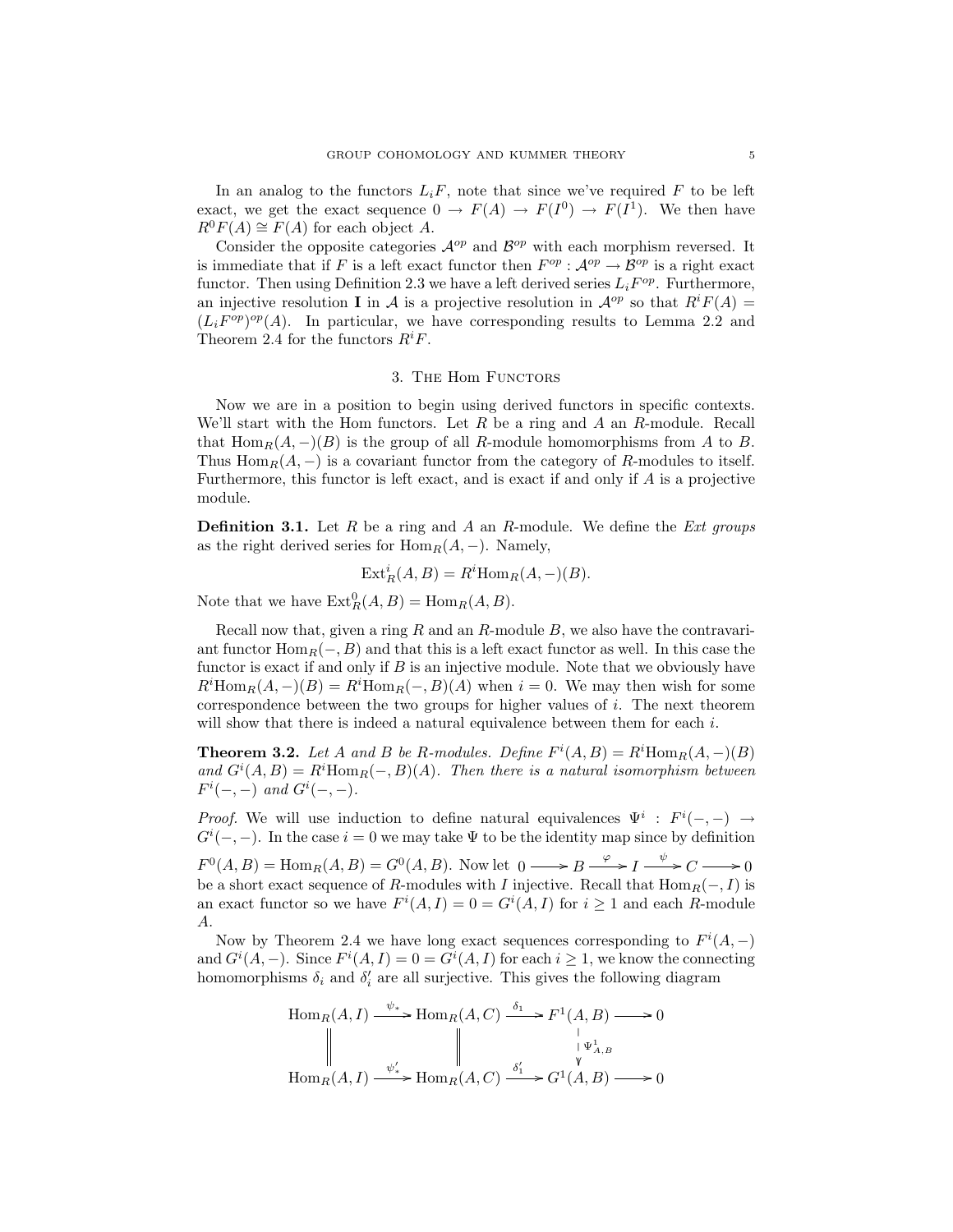where we define  $\Psi_{A,B}^1$  as follows. Take  $a \in F^1(A,B)$  and since  $\delta_1$  is surjective, there is some  $b \in \text{Hom}_{R}(A, C)$  with  $\delta_1(b) = a$ . Then set  $\Psi^1_{A, B}(a) = \delta'_1(b)$ . To show this is well defined, suppose we also have  $b' \in \text{Hom}_R(A, C)$  with  $\delta_1(b') = a$ . Then  $\delta_1(b-b')=0$  so  $b-b'\in \ker \delta_1$ . But these sequences are exact, so ker  $\delta_1=\lim_{k\to\infty} \psi_*=0$  $\lim \psi'_* = \ker \delta'_1$ . Thus  $b - b' \in \ker \delta'_1$  as well and  $\delta'_1(b) = \delta'_1(b') = \Psi^1_{A,B}(a)$ . Note that the definition of  $\Psi^1_{A,B}$  makes the above diagram commute.

Similarly, if  $\Psi^i$  is defined, we can define  $\Psi_{A,B}^{i+1}(a) = \delta_i' \Psi_{A,C}^i(b)$  where  $\delta_i(b) = a$ . To show this is well defined, suppose we have some  $b' \in F^{i+1}(A, B)$  with  $\delta_i(b') =$ a. Then  $b - b' \in \text{ker } \delta_i$  so there is some  $c \in F^i(A, I)$  with  $\psi_*(c) = b - b'$ . By commutativity of the following diagram

$$
\cdots \longrightarrow F^{i}(A, I) \xrightarrow{\psi_{*}} F^{i}(A, C) \xrightarrow{\delta_{i}} F^{i+1}(A, B) \longrightarrow 0 \longrightarrow \cdots
$$
  
\n
$$
\downarrow \Psi^{i}_{A, I} \qquad \qquad \downarrow \Psi^{i}_{A, C} \qquad \qquad \downarrow \Psi^{i+1}_{A, B}
$$
  
\n
$$
\cdots \longrightarrow G^{i}(A, I) \xrightarrow{\psi_{*}} G^{i}(A, C) \xrightarrow{\delta'_{i}} G^{i+1}(A, B) \longrightarrow 0 \longrightarrow \cdots
$$

we know  $\Psi_{A,C}^{i}(b-b') = \psi_{*}'\Psi_{A,I}^{i}(a)$ . But then  $b-b' \in \text{im } \psi_{*}'$  and by exactness  $b-b' \in \text{ker } \delta_i'$ . Thus  $\delta_i'(b) = \delta_i'(b') = \Psi_{A,B}^{i+1}$ . As in the base case, note that by definition  $\Psi_{A,B}^{i+1}$  makes the above diagram commute.

We must show  $\Psi_{A,B}^{i+1}$  is independent of the short exact sequence presenting B. Suppose we have the following commutative diagram



where  $I$  and  $I'$  are both injective. Now consider the following diagram



The top square is commutative by the naturality of the long exact sequence in homology, which translates to the long exact sequence in Theorem 2.4. The same argument holds for the bottom square. The front and back squares are commutative due to the definition of  $\Psi_{A,B}^{i+1}$  and the left square is commutative by our inductive hypothesis that  $\Psi_{A,S}^{i}$  is a natural transformation. Since  $\delta_{i}$  is a surjection, we must have that the right square commutes as well. Now we just let  $\alpha : B \to B$  be the identity to see that the two versions of  $\Psi^i$  are the same.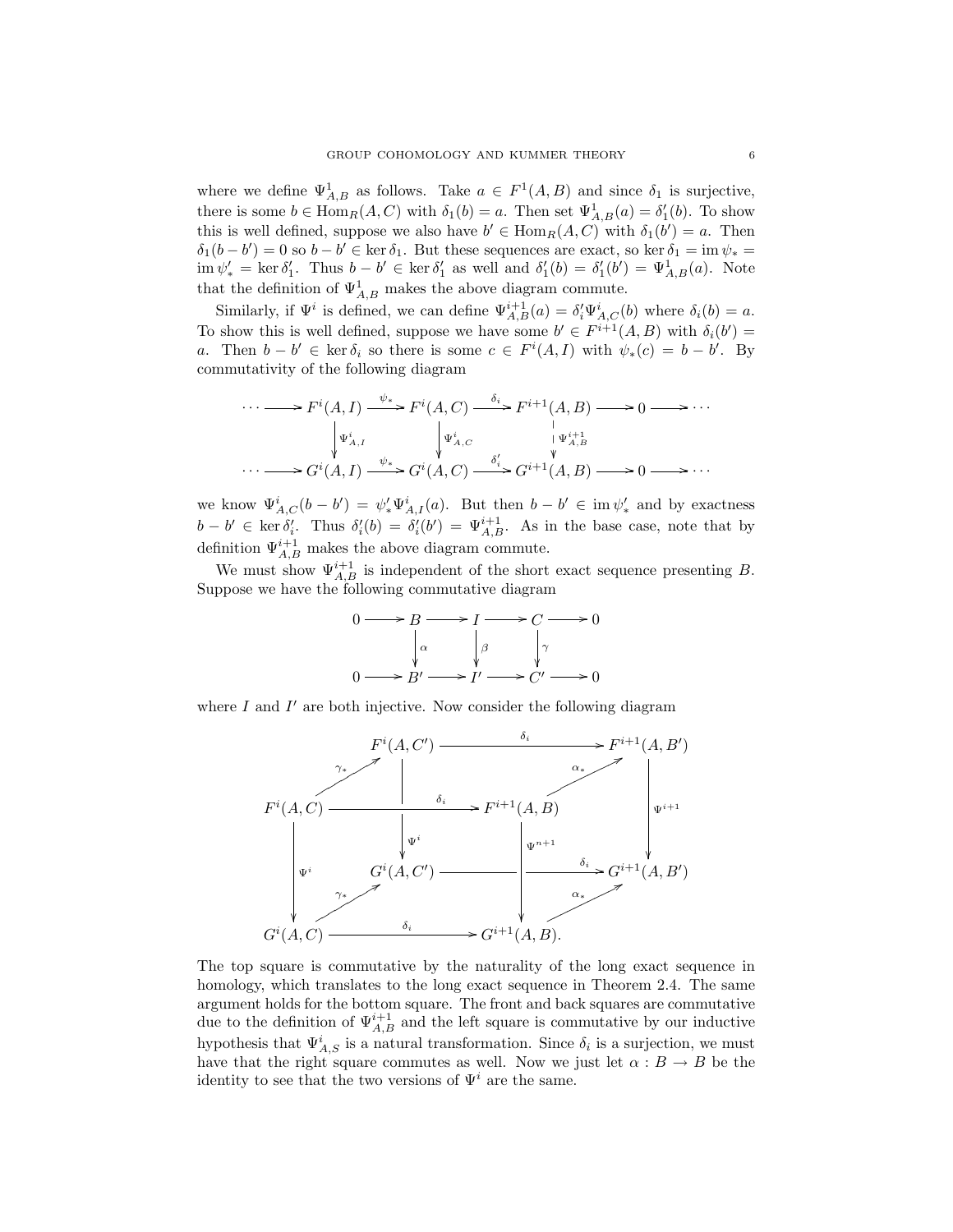Note that the commutativity of the right square also shows that  $\Psi^{i+1}$  is natural in  $B$ . We can use a similar argument to show that it's natural in  $A$ , giving a natural equivalence between  $F^{i}(-,-)$  and  $G^{i}(-,-)$ .

Corollary 3.3. We have  $\text{Ext}^i_R(A, B) \cong R^i \text{Hom}_R(-, B)(A)$ .

### 4. Group Cohomology

We now begin to introduce *group cohomology*. If  $R$  is a ring and  $G$  a group, recall the definition of the group ring RG. This is the set of formal sums

$$
\sum_{i=1}^{n} a_i g_i \quad a_i \in R \text{ and } g_i \in G
$$

where addition and multiplication are defined in the obvious way.

**Definition 4.1.** Let G be a group. A G-module is an abelian group A with a  $\mathbb{Z}G$ action, that is, a module over the group ring  $\mathbb{Z}G$ .

Note that we can always form a  $\mathbb{Z}G$  module from any abelian group A by giving it the trivial action under  $\mathbb{Z}G$ , that is,  $qa = a$  for all  $q \in G$  and  $a \in A$ . These are known as *trivial*  $\mathbb{Z}G$  modules. For our purposes we will usually consider  $\mathbb{Z}$  as a trivial ZG-module.

**Definition 4.2.** Let  $G$  be a group and let  $A$  be a  $G$ -module. We have the *invariant* subgroup

$$
A^G = \{ a \in A \mid ga = a \text{ for all } g \in G \}.
$$

Let M be the G-module generated by elements of the from  $ga - a$  for  $g \in G$  and  $a \in A$ . Then we also have the *coinvariant quotient group* 

$$
A_G = A/M.
$$

We note that  $-G$  and  $-G$  are functors form the category of G modules to the category of abelian groups. The following lemma will relate the invariant functor  $-$ <sup>G</sup> to our previous discussion of the Hom groups.

**Lemma 4.3.** Let G be a group and A a G-module. Then  $A^G \cong \text{Hom}_{\mathbb{Z}G}(\mathbb{Z}, A)$ .

*Proof.* Let  $\varphi_a \in \text{Hom}_{\mathbb{Z}}(\mathbb{Z}, A)$  be the grop homomorphism such that  $\varphi_a(1) = a$ . Note that this completely determines  $\varphi_a$ . Consider the map  $\Psi : a \mapsto \varphi_a$ . Note then that  $\Psi$  is surjective by definition. Clearly if  $a \neq b$  in A then  $\varphi_a \neq \varphi_b$  since they differ at 1, so  $\Psi$  is injective as well. Finally note  $\varphi_{a+b}(1) = a + b = \varphi_a(1) + \varphi_b(1)$  and since  $\varphi_a$  and  $\varphi_b$  are determined by where 1 is sent, this shows  $\Psi : A \to \text{Hom}_{\mathbb{Z}}(\mathbb{Z}, A)$  is an isomorphism.

Now let  $\Psi'$  be the restriction of  $\Psi$  to  $A^G$ . Let  $\varphi_a \in \text{Hom}_{\mathbb{Z}G}(\mathbb{Z}, A)$ . Then since  $\mathbb{Z}G$ has trivial action on Z, for  $g \in G$  we have  $\Psi'(a) = \varphi_a(1) = \varphi_a(g \cdot 1) = g \varphi_a(1) = g \cdot a$ . Thus  $a \in A^G$  so  $\Psi'$  surjects onto  $\text{Hom}_{\mathbb{Z}G}(\mathbb{Z}, A)$ . Since  $\Psi'$  is the restriction of the isomorphism  $\Psi$ , this gives  $A^G \cong \text{Hom}_{\mathbb{Z}}(\mathbb{Z}, A)$ .

At this point we are able to define group cohomology. Our definition arises from the theory of derived functors, which may seem strange when compared with the often explicit construction of the cohomology of topological spaces. However, it should be noted that there is an equivalent definition of group cohomology which makes no use of derived functors and instead relies on the familiar coboundary and cocycle constructions. We will soon use some of these ideas to give explicit descriptions of the first cohomology group.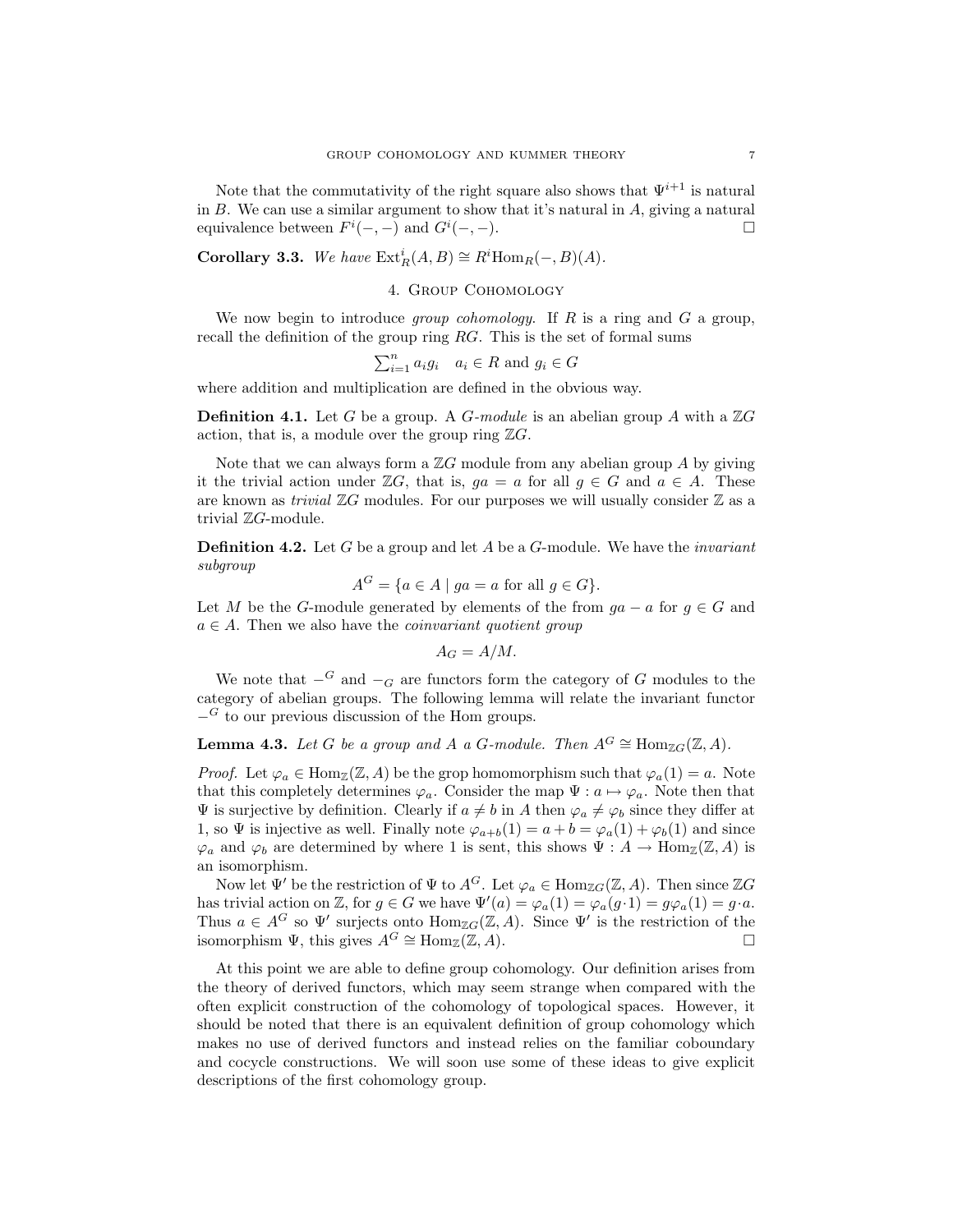**Definition 4.4.** Let G be a group and let A be a G-module. The *homology groups* of G with coefficients in A are defined to be the left derived functors  $L_i(-G)(A)$ and are written  $H_i(G, A)$ . Likewise, the *cohomology groups of G with coefficients in* A are defined to be the right derived functors  $R^{i}(-<sup>G</sup>)(A)$  and are written  $H^{i}(G, A)$ . By definition  $H_0(G, A) = A_G$  and  $H^0(G, A) = A^G$ .

**Corollary 4.5.** Let  $G$  be a group and  $A$  a  $G$ -module. Then

$$
H^{i}(G, A) \cong \text{Ext}^{i}_{\mathbb{Z}G}(\mathbb{Z}, A).
$$

*Proof.* From Lemma 4.3 we know that the functor  $-G$  is equivalent to  $\text{Hom}_{\mathbb{Z}G}(\mathbb{Z}, -)$ . In light of Definition 4.4 we know  $H^i(G, A)$  is then isomorphic to  $R^i$ Hom $_{\mathbb{Z}G}(\mathbb{Z}, -)(A)$ , which is  $\text{Ext}^i_{\mathbb{Z}G}(\mathbb{Z},A)$  by definition.

At this point we should also recall Theorem 3.2 and the remarks following it. Namely, we also know that  $H^i(G, A) \cong R^i \text{Hom}_R(-, A)(\mathbb{Z})$ . Of course, this discussion is still lacking in explicit descriptions of the cohomology groups. The following definition will begin to address that.

**Definition 4.6.** Let  $G$  be a group and  $A$  a left  $G$ -module. A crossed homomorphism or 1-cocyle is a map  $d: G \to A$  which satisfies  $d(gh) = gd(h) + d(g)$ . The collection of 1-cocyles will be denoted  $Z(G, A)$ .

For each  $a \in A$  we define the *principle crossed homomorphism* or 0-*coboundary*  $d_a: G \to A$  such that  $d_a(g) = ga - a$ . The set of 0-coboundaries will be denoted  $B(G, A).$ 

It should be noted that for  $a \in A$  we have

$$
d_a(gh) = gha - a = gha - ga + ga - a = gd_a(h) + d_a(g)
$$

so that  $d_a$  is a 1-cocycle for each a. It's easy to show  $Z(G, A)$  is a group with the operation  $(d + d')(g) = d(g) + d'(g)$ . Furthermore  $d_{a+b}(g) = g(a + b) - a + b =$  $ga - a + gb - b = d_a(g) + d_b(g)$  so that  $B(G, A)$  is a subgroup of  $Z(G, A)$ . Since A is abelian we know that  $B(G, A)$  is normal in  $Z(G, A)$ .

**Definition 4.7.** In the group ring  $\mathbb{Z}G$  we have the *augmentation map*  $\varepsilon : \mathbb{Z}G \to \mathbb{Z}$ given by

$$
\varepsilon\left(\sum_i n_i g_i\right) = \sum_i n_i.
$$

This gives the exact sequence

$$
0 \longrightarrow \mathcal{I} \xrightarrow{\iota} \mathbb{Z}G \xrightarrow{\varepsilon} \mathbb{Z} \longrightarrow 0
$$

where the kernel  $\mathcal I$  is the *augmentation ideal of*  $\mathbb ZG$ .

Note that  $\mathcal I$  is clearly generated by elements of the form  $g - g_i$  with  $g \neq g_i$ . Multiplying by  $g_i^{-1}$  shows that it's equivalently generated by elements of the form  $g - 1$  with  $g \neq 1$ .

For each  $\varphi \in \text{Hom}_{\mathbb{Z}G}(\mathcal{I},A)$  we have an associated map  $d_{\varphi}: G \to A$  where  $d_{\varphi}(g) = \varphi(g-1)$ . Note that

$$
d_{\varphi}(gh) = \varphi(gh - 1) = \varphi(gh - g + g - 1)
$$
  
=  $\varphi(gh - g) + \varphi(g - 1)$   
=  $g\varphi(h - 1) + \varphi(g - 1)$   
=  $gd_{\varphi}(h) + d_{\varphi}(g)$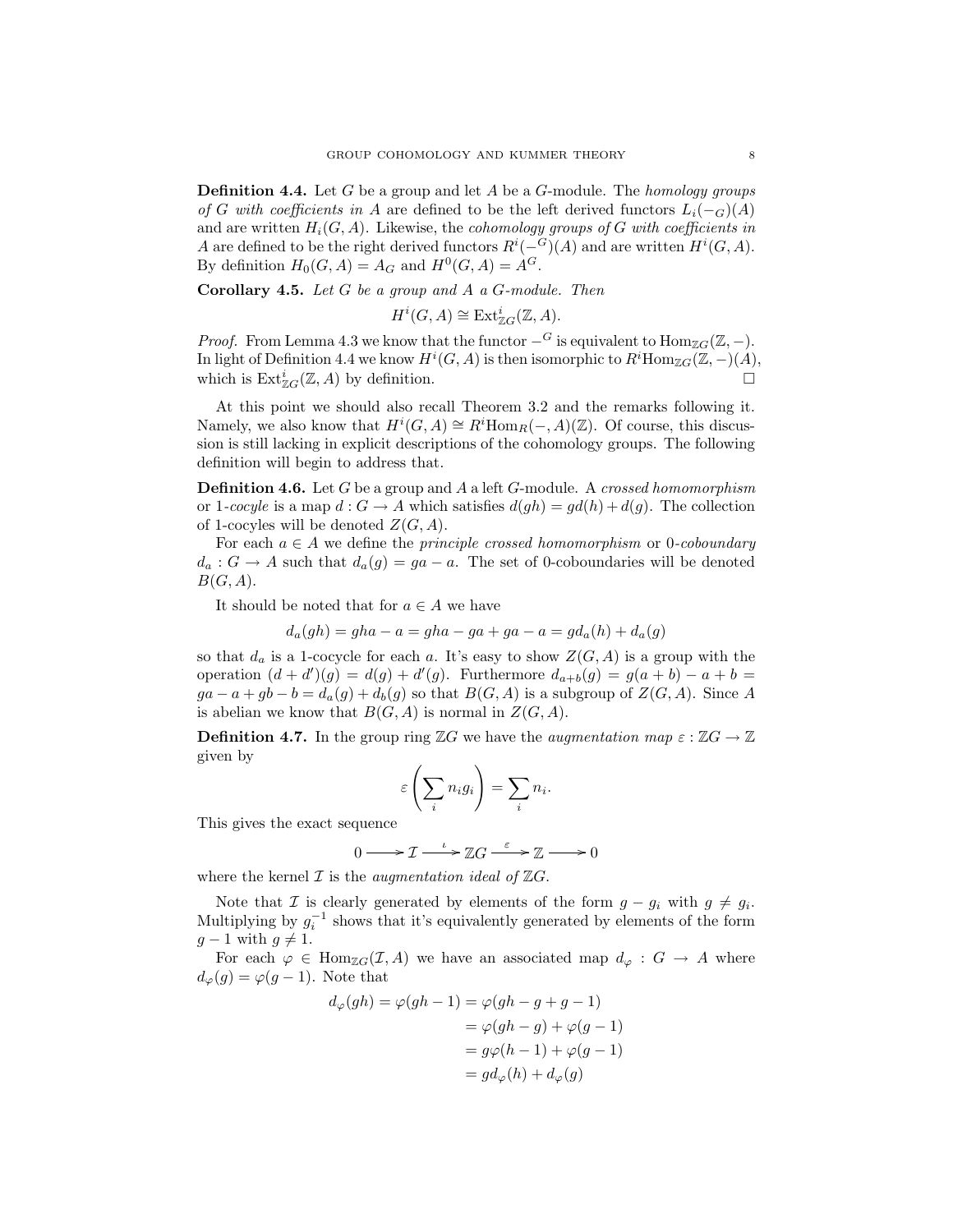so that  $d_{\varphi} \in Z(G, A)$ .

We now give an important lemma which demonstrates the importance of the augmentation ideal.

**Lemma 4.8.** Let  $\Psi$  : Hom<sub>ZG</sub> $(\mathcal{I}, A) \to Z(G, A)$  be given by  $\Psi(\varphi) = d_{\varphi}$ . Then  $\Psi$  is an isomorphism.

*Proof.* Let  $\varphi, \psi \in \text{Hom}_{\mathbb{Z}G}(\mathcal{I}, A)$ . Then

$$
\Psi(\varphi + \psi)(g) = d_{\varphi + \psi}(g)
$$
  
= (\varphi + \psi)(g - 1)  
= \varphi(g - 1) + \psi(g - 1)  
= d\_{\varphi}(g) + d\_{\psi}(g)  
= \Psi(\varphi)(g) + \Psi(\psi)(g)

so  $\Psi$  is a homomorphism. If  $\Psi(\varphi)(g) = 0$  for all g, we must have  $\varphi = 0$  since I is generated by elements  $g - 1$  with  $g \neq 1$ . Thus  $\Psi$  is injective. Now suppose  $d \in Z(G, A)$  and defined a function  $\varphi(g-1) = d(g)$ . We've shown that the elements  $g-1$  generate  $\mathcal I$  so  $\varphi$  is now defined on  $\mathcal I$ . We need to check that  $\varphi$  is a  $\mathbb ZG$ -map so let  $h \in G$ . Then

$$
\varphi(h(g-1)) = \varphi(hg - h + 1 - 1) = \varphi(hg - 1) - \varphi(h - 1) = d(gh) - d(h) = hd(g) = h\varphi(g - 1).
$$

Therefore  $\varphi \in \text{Hom}_{\mathbb{Z}G}(\mathcal{I}, A)$  and  $\Psi(\varphi) = d$  so  $\Psi$  is surjective and thus an isomor- $\Box$ 

The next result gives an explicit description of  $H^1(G, A)$ , as was promised earlier. Incidentally, this theorem shows that the group cohomology can be described in terms of cocycles and coboundaries in a similar fashion to the singular cohomology of topological spaces. While this result only gives a description of  $H^1(G, A)$ , it's possible to give similar descriptions of  $H^i(G, A)$  so that this theorem is only a special case.

**Theorem 4.9.** We have  $H^1(G, A) \cong Z(G, A)/B(G, A)$ .

Proof. We start with the short exact augmentation sequence

$$
0 \longrightarrow \mathcal{I} \xrightarrow{\iota} \mathbb{Z}G \xrightarrow{\varepsilon} \mathbb{Z} \longrightarrow 0
$$

and note that by Theorems 2.4 and 3.2 we have a long exact sequence

$$
0 \longrightarrow \text{Hom}_{\mathbb{Z}G}(\mathbb{Z}, A) \longrightarrow \text{Hom}_{\mathbb{Z}G}(\mathbb{Z}G, A) \stackrel{\Phi}{\longrightarrow} \text{Hom}_{\mathbb{Z}G}(\mathcal{I}, A) \longrightarrow \text{Ext}^1_{\mathbb{Z}G}(\mathbb{Z}, A) \longrightarrow 0.
$$

Using Lemma 4.3, Lemma 4.8 and Corollary 4.5 this sequence reduces to

$$
0 \longrightarrow A^G \longrightarrow \text{Hom}_{\mathbb{Z}G}(\mathbb{Z}G, A) \longrightarrow \text{Z}(G, A) \longrightarrow H^1(G, A) \longrightarrow 0.
$$

Let  $\varphi \in \text{Hom}_{\mathbb{Z}G}(\mathbb{Z}G, A)$  and note that  $\Phi(\varphi) = \varphi \iota$ . Thus, using the correspondence from Lemma 4.8,  $\Phi(\varphi)(g-1) = \varphi(g-1) = d_{\varphi}(g)$  and  $\Phi(\varphi) = d_{\varphi}$ . Hence the image of  $\Phi$  in  $Z(G, A)$  is simply  $B(G, A)$  and it follows from exactness that  $H^1(G, A) \cong$  $Z(G, A)/B(G, A).$ 

We will often be concerned with the case that  $G$  acts trivially on a  $G$ -module. In this case Theorem 4.9 reduces to a convenient and familiar form.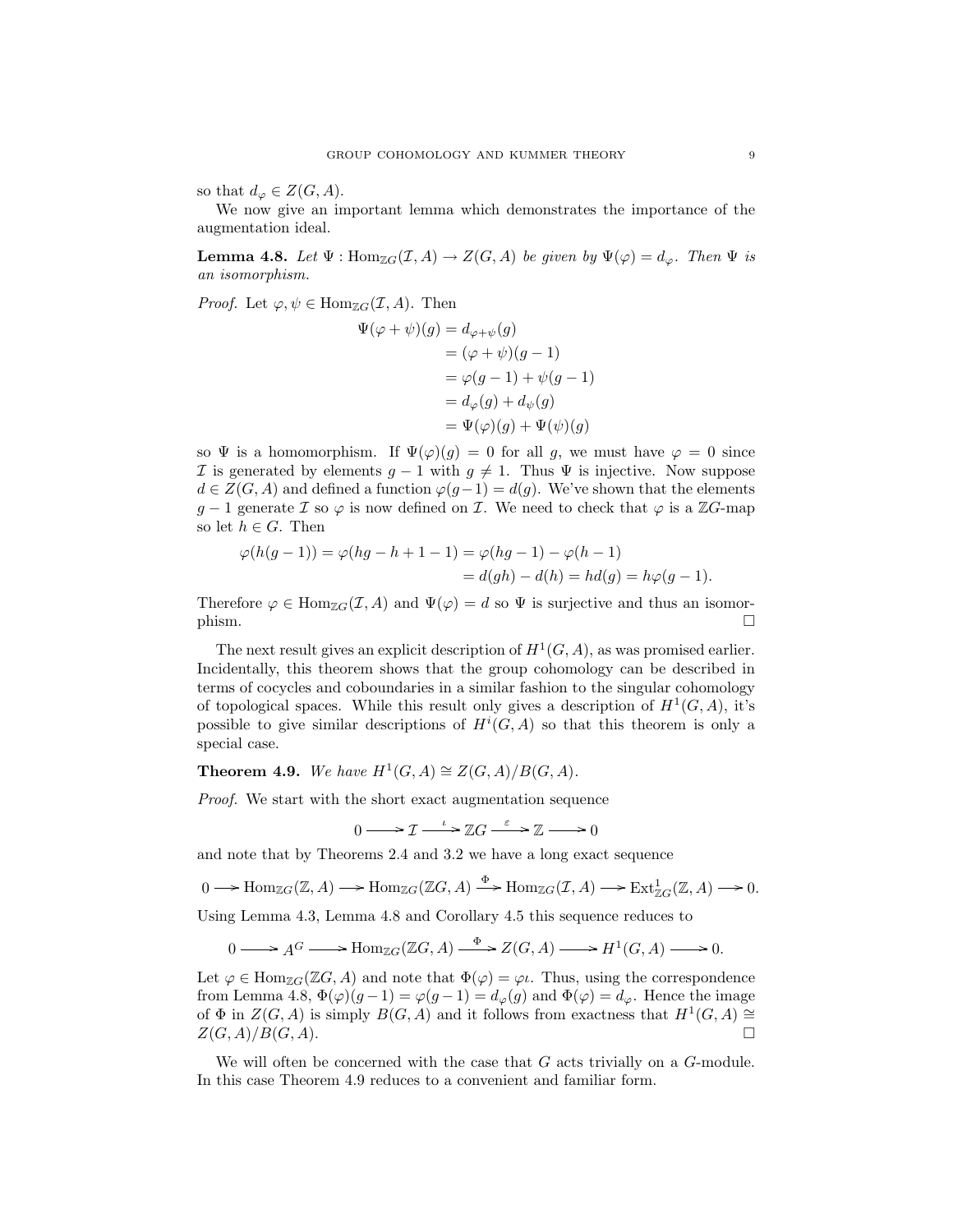Corollary 4.10. If G acts trivially on A then

$$
H^1(G, A) \cong Z(G, A) = \text{Hom}_{\mathbf{Grp}}(G, A).
$$

*Proof.* If G acts trivially on A then for for each  $a \in A$  we have  $ga = a$ . Thus  $d_a(g) = a$  $ga - a = 0$  so all 0-coboundaries are trivial and  $H^1(G, A) \cong Z(G, A)/B(G, A) =$  $Z(G, A)$ . For the second equality note that under a trivial action a 1-cocycle is simply a map  $d : G \to A$  such that  $d(gh) = d(g) + d(h)$ . Thus these maps are simply the group homomorphisms from  $G$  to  $A$ .

### 5. Kummer Theory

At this point we've developed the necessary background to begin discussing Kummer theory. We will concern ourselves with a field  $K$  and finite, abelian extensions  $L/K$  with Galois groups  $G = \text{Gal}(L/K)$ . The field K will be required to contain the  $n<sup>th</sup>$  roots of unity. Our goal is to use group cohomology to classify the possibilities for  $L$  given these conditions on  $K$ .

**Lemma 5.1.** Let  $L/K$  be a finite Galois extension. Let  $\overline{L}$  be an algebraic closure of L and let  $G = \text{Hom}(L,\overline{L})$  be the vector space over L of field homomorphisms  $L \rightarrow \overline{L}$ . Then distinct elements of G are linearly independent over L.

*Proof.* Let  $S = {\sigma_1, ..., \sigma_n}$  be a set of distinct elements of G. Suppose that S is linearly dependent over L. Considering the set of all linear dependence relations choose one with the minimal number  $m$  of nonzero coefficients  $a_i$  so that we have

$$
\sum_{i=1}^{m} a_i \sigma_i = 0.
$$
 (1)

Note this holds for any element  $x \in L$ . We know (perhaps after reordering) that there is some  $x_0 \in L$  with  $\sigma_1(x_0) \neq \sigma_m(x_0)$  since the  $\sigma_i$  are distinct. Now, by (1) we have

$$
\sum_{i=1}^{m} a_i \sigma_i (xx_0) = \sum_{i=1}^{m} a_i \sigma_i (x) \sigma_i (x_0) = 0.
$$
 (2)

If we put x into (1), multiply through by  $\sigma_m(x_0)$  and subtract from (2) we obtain

$$
\sum_{i=1}^{m-1} (\sigma_m(x_0) - \sigma_i(x_0)) a_i \sigma_i(x) = 0
$$

which holds for all  $x \in L$ . Since the first coefficient is nonzero, we've obtained a dependence relation with fewer than  $m$  nonzero coefficients, a contradiction. Thus S must be linearly independent over L.

The following theorem is known in literature as Hilbert's Theorem 90. The statement given in the introduction can be seen as a special case of this theorem by comparing the two proofs, which are very similar. The more general result that is Theorem 5.2 can be attributed to Emmy Noether while the result in  $\S1$  was originally due to Kummer.

**Theorem 5.2** (Hilbert's Theorem 90). Let  $L/K$  be a finite Galois extension with Galois group G. Then  $H^1(G, L^{\times}) = 0$ .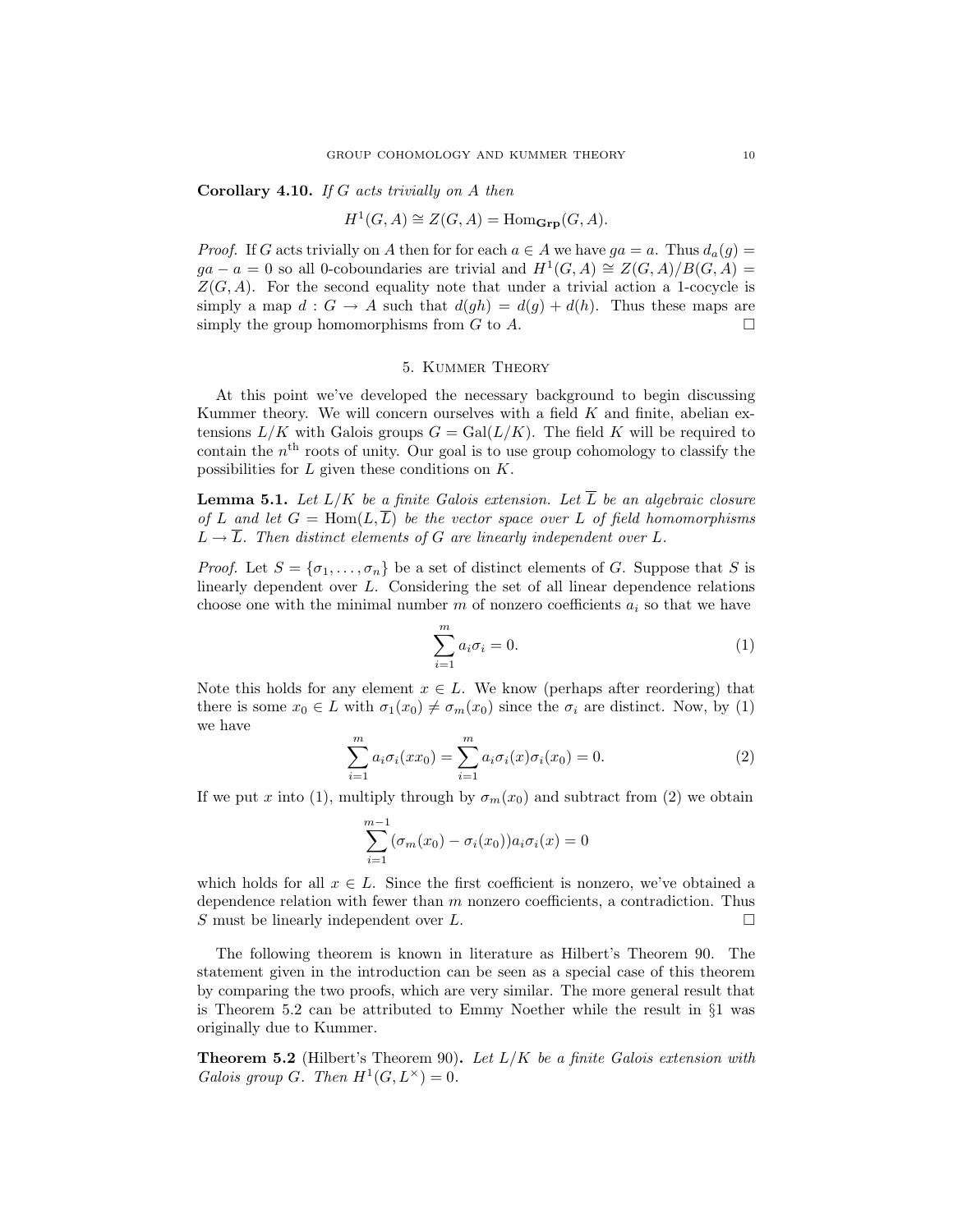*Proof.* Let  $\varphi: G \to L^{\times}$  be a 1-cocyle. Note that since  $L^{\times}$  is multiplicative this means  $\varphi(\sigma\tau) = \sigma(\varphi(\tau)) \cdot \varphi(\sigma)$  for each  $\sigma, \tau \in G$ , where we've used  $\cdot$  to denote multiplication in  $L^{\times}$ . Given  $\sigma \in G$  we wish to find  $c \in L^{\times}$  so that  $\varphi(\sigma) = \sigma(c)/c$ . In this way,  $\varphi$  is a 0-coboundary so that  $Z(G, L^{\times}) = B(G, L^{\times})$ .

Note  $\{\varphi(\sigma) \cdot \sigma \mid \sigma \in G\}$  is a subset of distinct elements of G. Thus by Lemma 5.1 there exists  $a \in L^{\times}$  such that

$$
b = \sum_{\sigma \in G} \varphi(\sigma) \cdot \sigma(a)
$$

is nonzero. Recall that left multiplication by a fixed element permutes the elements of G. Then given arbitrary  $\tau \in G$  and using the fact that  $\varphi$  is a 1-cocyle we have

$$
\tau(b) = \sum_{\sigma \in G} \tau(\varphi(\sigma)) \cdot \tau\sigma(a) = \sum_{\sigma \in G} \tau(\tau^{-1}(\varphi(\tau\sigma) \cdot \varphi(\tau)^{-1})) \cdot \tau\sigma(a)
$$

$$
= \sum_{\sigma \in G} \varphi(\tau)^{-1} \cdot \varphi(\tau\sigma) \cdot \tau\sigma(a) = \varphi(\tau)^{-1}b.
$$

This gives  $\varphi(\tau) = b/\tau(b) = \tau(b^{-1})/b^{-1}$ . We can then take  $b^{-1}$  to be our desired c so that  $\varphi$  is a 0-coboundary. Thus  $Z(G, L^{\times}) = B(G, L^{\times})$  and  $H^1(G, L^{\times}) = 0$  using Theorem 4.9.  $\Box$ 

Suppose now that  $L/K$  is an extension with infinite Galois group G and A is a G-module. In this case, G is a topological group whose basic open sets are those subgroups  $H \leq G$  which have finite index in G. We can define the cohomology groups of  $G$  with coefficients in  $A$  as

$$
H^i(G, A) = \lim_{\rightarrow} H^i(G/H, A^H)
$$

Where  $H$  runs through all open normal subgroups of  $G$ . This leads to the following corollary.

**Corollary 5.3.** Let  $L/K$  be an infinite extension with Galois group  $G$ . Then  $H^1(G, L^{\times}) = 0.$ 

*Proof.* Let H be an open normal subgroup of G. Then note that  $G/H$  is the Galois group of some finite extension  $L_H/K$ . Furthermore,  $L^H$  is the fixed field for the subgroup  $H$ , so  $L^H = L_H$  by the Fundamental Theorem of Galois Theory. But by Theorem 5.2 we have  $H^1(G/H, L_H^{\times}) = 0$ . Since this is trivial for each open normal subgroup H, the direct limit must also be trivial and we have  $H^1(G, L^{\times}) = 0$ .  $\Box$ 

We now arrive at a fundamental result in Kummer theory. Let  $\mu_n$  denote the multiplicative group of  $n<sup>th</sup>$  roots of unity in a field K. Recall that  $\mu_n$  is cyclic of order *n*. Let  $(K^{\times})^n$  denote the *n*<sup>th</sup> powers of  $K^{\times}$ .

**Theorem 5.4.** Let  $L/K$  be a finite Galois extension with Galois group G and suppose  $\mu_n \subseteq K$ . Then  $(K^{\times} \cap (L^{\times})^n)/(K^{\times})^n \cong \text{Hom}(G, \mu_n)$ .

Proof. We have the following short exact sequence

 $0 \longrightarrow \mu_n \longrightarrow L^{\times} \stackrel{n}{\longrightarrow} (L^{\times})^n \longrightarrow 0$ 

where the map  $L^{\times} \longrightarrow L^{\times}$  is the n<sup>th</sup> power map. This gives the long exact group cohomology sequence

$$
0 \longrightarrow \mu_n^G \longrightarrow (L^{\times})^G \stackrel{n}{\longrightarrow} ((L^{\times})^n)^G \longrightarrow H^1(G, \mu_n) \longrightarrow H^1(G, L^{\times}) \longrightarrow \cdots
$$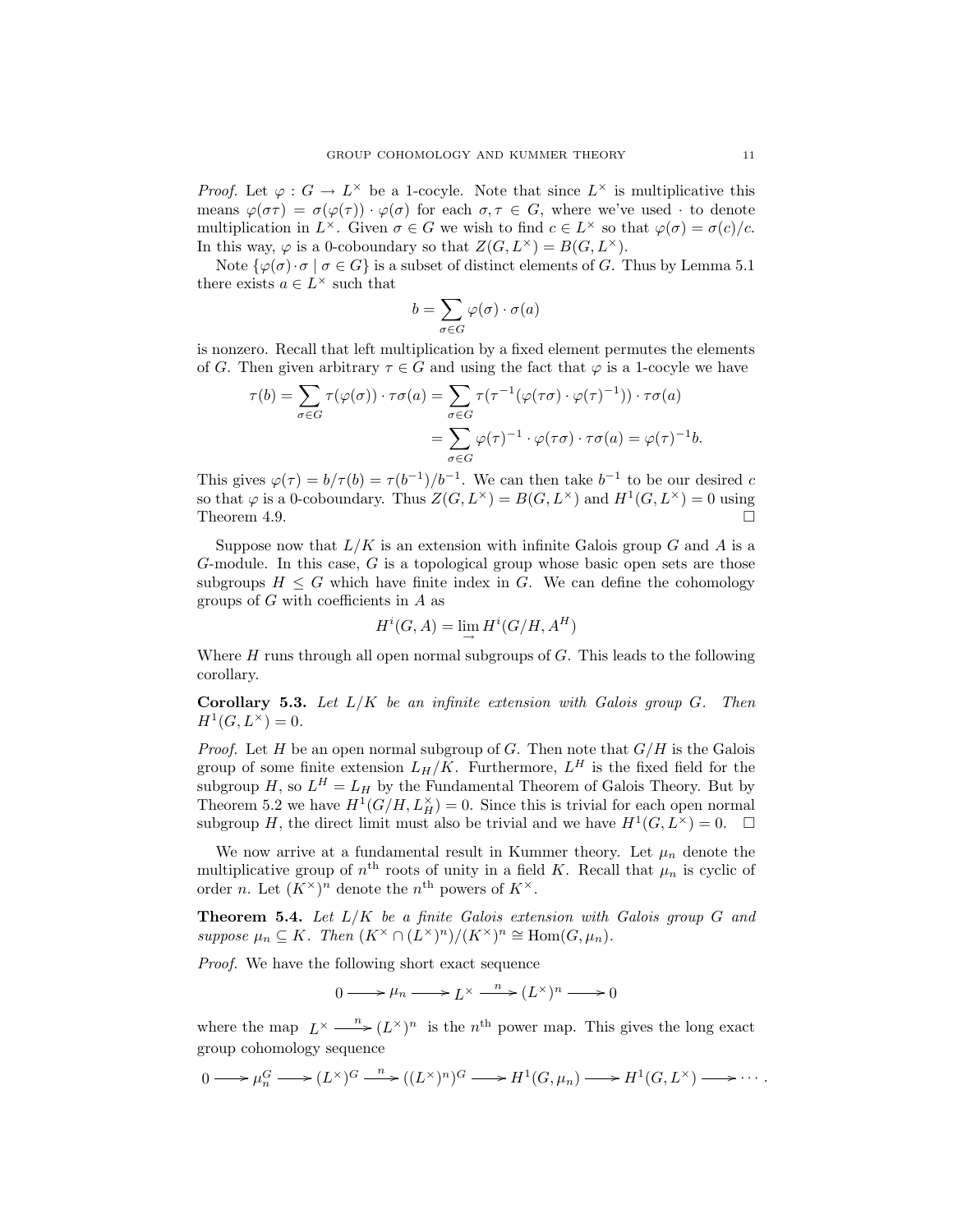Now K is the fixed field of L under G so  $\mu_n^G = \mu_n$ ,  $(L^{\times})^G = K^{\times}$  and  $((L^{\times})^n)^G =$  $K^{\times} \cap (L^{\times})^n$ . Since  $\mu_n$  is contained in the fixed field of G, G has trivial action on these elements. Hence  $H^1(G,\mu_n) \cong \text{Hom}(G,\mu_n)$  by Corollary 4.10. Finally,  $H^1(G, L^{\times}) = 0$  by Theorem 5.2. Thus the above sequence reduces to

$$
0 \longrightarrow \mu_n \longrightarrow K^{\times} \xrightarrow{n} K^{\times} \cap (L^{\times})^n \longrightarrow \text{Hom}(G, \mu_n) \longrightarrow 0.
$$

This gives the isomorphism  $(K^{\times} \cap (L^{\times})^n)/(K^{\times})^n \cong \text{Hom}(G, \mu_n)$ .

**Corollary 5.5.** If  $\overline{K}$  is an algebraic closure of K and  $G = \text{Gal}(\overline{K}/K)$  then  $K^{\times}/(K^{\times})^n \cong \text{Hom}(G,\mu_n).$ 

*Proof.* Since  $\overline{K}$  is algebraically closed, the n<sup>th</sup> power map is surjective. Thus

$$
K^{\times} \cap (\overline{K}^{\times})^n = K^{\times}.
$$

Making this substitution in Theorem 5.4 gives the desired result.  $\Box$ 

Fix an algebraic closure  $\overline{K}$  and set  $G = \text{Gal}(\overline{K}/K)$ . Suppose that  $\varphi \in \text{Hom}(G, \mu_n)$ is a homomorphism from the Galois group G to  $\mu_n$ . Then ker  $\varphi$  is an open normal subgroup of G, so by Galois theory it corresponds to a Galois extension  $L_{\varphi}/K$ . Furthermore Gal $(L_{\varphi}/K) \cong \text{im } \varphi \subseteq \mu_n$  so  $L_{\varphi}$  must be a cyclic extension of K with degree d where  $d | n$  and d is the order of  $\varphi$  in G. If m is relatively prime to d then  $\varphi^m$  has the same kernel as  $\varphi$ , so these two homomorphisms define the same extension  $L_{\varphi}$ .

Conversely, given a cyclic extension  $L/K$  of degree d with  $d | n$ , we get a set of such elements in  $Hom(G, \mu_n)$ . Namely, these are the set of elements which are trivial on  $Gal(\overline{K}/L)$  which also map a generator of  $Gal(L/K)$  to an element of order d in  $\mu_n$ . In this way we have a bijection between the cyclic subgroups of order dividing n of Hom $(G, \mu_n) \cong K^\times/(K^\times)^n$  and the cyclic extensions of K of degree dividing n. We summarize this correspondence in the following theorem.

Theorem 5.6. There is a bijective correspondence between the cyclic subgroups of  $K^{\times}/(K^{\times})^n$  and cyclic extensions  $L/K$ .

This correspondence can be taken one step further. Recall that a group  $G$  has exponent n if for each  $\sigma \in G$  we have  $\sigma^n = 1$ . We say that a field extension has exponent n if its Galois group has exponent n. Suppose that  $L/K$  is a finite abelian extension with exponent  $d$  where  $d | n$ . Then from the Fundamental Theorem of Finitely Generated Abelian Groups we know  $Gal(L/K) = G_1 \times \cdots \times G_m$  where each  $G_i$  is cyclic with order  $d_i$  and  $d_i \mid n$ . Let  $L_i$  be the fixed field for  $G_1 \times \cdots \times G_{i-1} \times$  $G_{i+1} \times \cdots \times G_m$  so that  $Gal(L_i/K) = G_i$ . So now we have m cyclic extensions, which by the proof of Theorem 5.6 correspond to m elements  $\varphi_1, \ldots, \varphi_m \in \text{Hom}(G, \mu_n)$ each of which has kernel Gal $(\overline{K}/L_i)$ . Each  $\varphi_i$  corresponds to a cyclic subgroup of  $K^{\times}/(K^{\times})^n$  of order  $d_i$ . Let  $\varphi = \varphi_1 \times \cdots \times \varphi_m$  and note that  $\varphi \in \text{Hom}(G, \mu_n)$  with kernel Gal $(\overline{K}/L)$ . Then  $\varphi$  corresponds to a subgroup of  $K^{\times}/(K^{\times})^n$  with exponent  $\overline{n}$ .

Conversely, given any finitely generated subgroup  $H \subseteq K^{\times}/(K^{\times})^n$  of exponent *n* we can write  $H = H_1 \times \cdots \times H_m$  with each  $H_i$  cyclic of order  $d_i$ . Then each of these cyclic subgroups corresponds to some  $\varphi_i \in \text{Hom}(G, \mu_n)$  with order  $d_i$ . Now, as above, each  $\varphi_i$  corresponds to a cyclic Galois extension  $L_i$  with cyclic Galois group  $G_i \cong \text{im } \varphi_i$  of order  $d_i$ . Taking the product  $G_1 \times \cdots \times G_m$  gives a Galois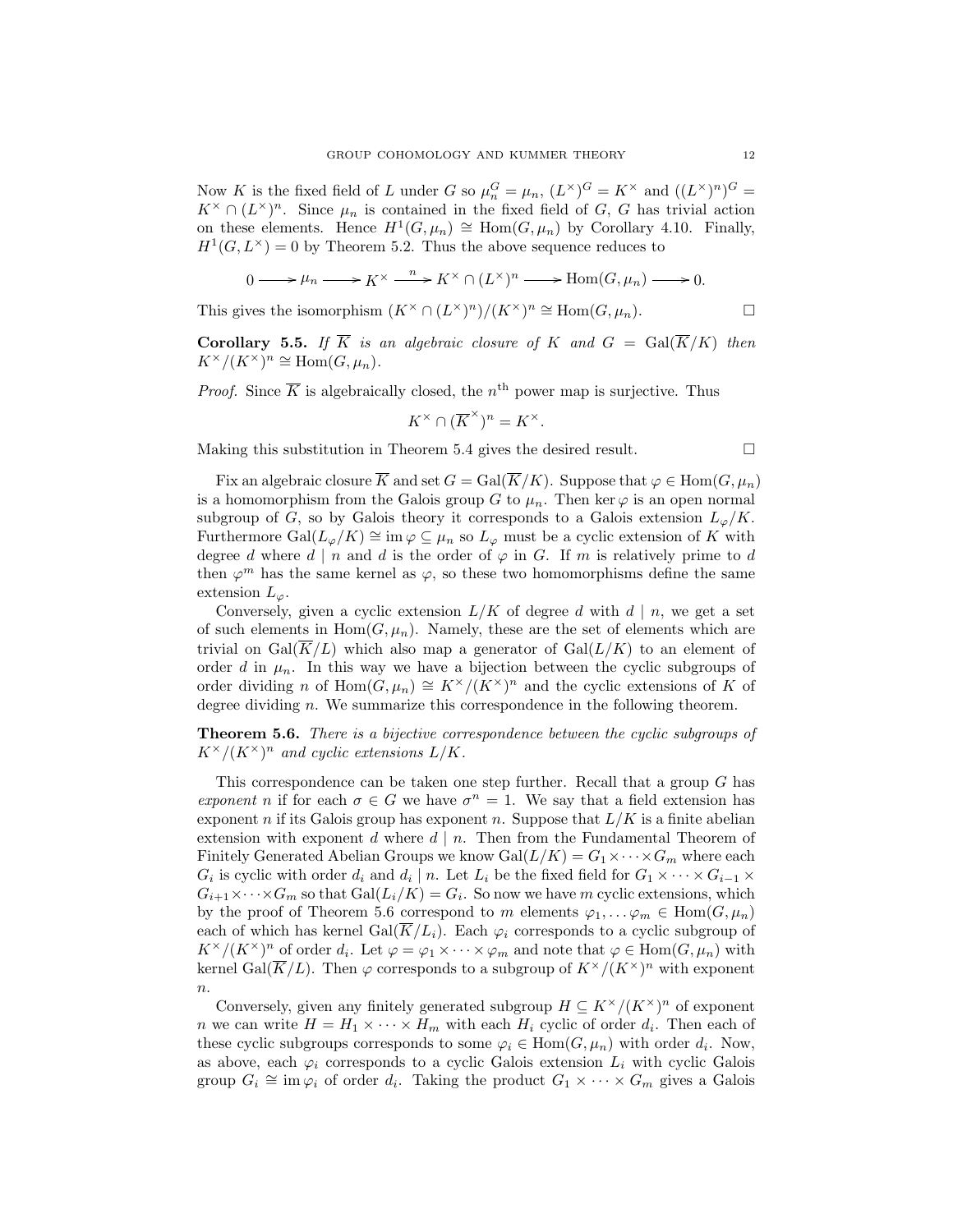group for the composite extension  $L = L_1 L_2 \dots L_m$ . Note that  $Gal(L/K)$  is a finite abelian group of exponent n. This proves the following stronger correspondence.

Corollary 5.7. There is a bijective correspondence between finite abelian subgroups of  $K^{\times}/(K^{\times})^n$  of exponent n and finite abelian extensions  $L/K$  of exponent n.

Finally, the isomorphism in Theorem 5.4 can be made explicit using the connecting homomorphism from Theorem 2.4, which traces itself back to the Snake Lemma. In particular, given  $\alpha \in K^{\times}$  and  $\sigma \in G$  there is  $\beta \in L^{\times}$  such that  $\beta^{n} = \alpha$ . Then the homomorphism

$$
\varphi : \sigma \mapsto \frac{\sigma(\beta)}{\beta}
$$

is the element of  $H^1(G,\mu_n) \cong \text{Hom}(G,\mu_n)$  which is the image of  $\alpha$  under the connecting homomorphism.

Since  $\sigma(\beta)/\beta \in \mu_n$ , the map  $\varphi$  depends only on the smallest positive integer d such that  $\beta^d \in K$ . Suppose that we choose two different values  $\beta$  and  $\beta'$  with  $\beta^{n} = \beta^{\prime n} = \alpha$  and  $\beta^{d}, \beta^{\prime} \overline{d}^{\prime} \in K$ . Without loss of generality, take  $d \leq d'$ . Then  $(\beta/\beta')^n = \alpha/\alpha = 1$  so that  $\beta/\beta' \in \mu_n$  and is thus an element of K. Then  $(\beta/\beta')^d =$  $\beta^d/\beta'^d$  is in K as well, which means  $\beta'^d \in K$ . Because of the minimality of d', this shows that we must have  $d = d'$ . Therefore, if we choose different preimages of  $\alpha$ , the resulting map  $\varphi$  still has the same image in  $\mu_n$ .

Note that if we write  $\beta$  as  $\sqrt[n]{\alpha}$  then ker  $\varphi$  is a subgroup of G which has fixed field Note that if we write  $\rho$  as  $\sqrt{\alpha}$  then ket  $\varphi$  is a subgroup of G which has fixed field  $K(\sqrt[n]{\alpha})$ . By the remarks above and the proofs of Theorem 5.6 and Corollary 5.7 we are able to conclude that when K contains the  $n<sup>th</sup>$  roots of unity, an extension  $L/K$ is Galois with a cyclic Galois group of order  $d | n$  if and only if  $L = K(\sqrt[n]{\alpha})$  for some as Galois with a cyclic Galois group of order  $u \mid n$  if and only if  $L = K(\sqrt[n]{\alpha_1}, \ldots, \sqrt[n]{\alpha_n})$  for  $\alpha \in K^{\times}$  and is Galois with exponent  $d \mid n$  if and only if  $L = K(\sqrt[n]{\alpha_1}, \ldots, \sqrt[n]{\alpha_n})$  for some  $\alpha_1, \ldots, \alpha_n \in K^{\times}$ .

### 6. Conclusion

The first ideas involving group cohomology were developed in other forms over a century ago. Hilbert's Theorem 90 from 1897 is generally considered to be the first result in the subject. The notation we use today, which mimics cohomology in topology, was developed in the 1940s. Group cohomology is a far reaching subject which has many applications in topology, algebraic number theory and class field theory. In particular, there are many connections between group cohomology and the cohomology of topological spaces, especially in the idea that cohomology also measures "how far" a sequence is from being exact.

Ernst Kummer originally developed the foundations of Kummer theory in his work on Fermat's Last Theorem. This was done in the 1840s, long before the concept of cohomology and when Galois theory was in its infancy. The subject is related to Fermat's Last Theorem through algebraic number theory through consideration of specific fields and their ideal class groups. Kummer's work is important because the results essentially don't depend on the nature of the field in question. Instead, we get general, far-reaching theorems describing abelian extensions of a field with few initial conditions.

Kummer theory provides a good classification for extensions of fields which contain the  $n<sup>th</sup>$  roots of unity. In the case that a field doesn't contain the  $n<sup>th</sup>$  roots of unity, the problem is much more difficult, and is a question answered by class